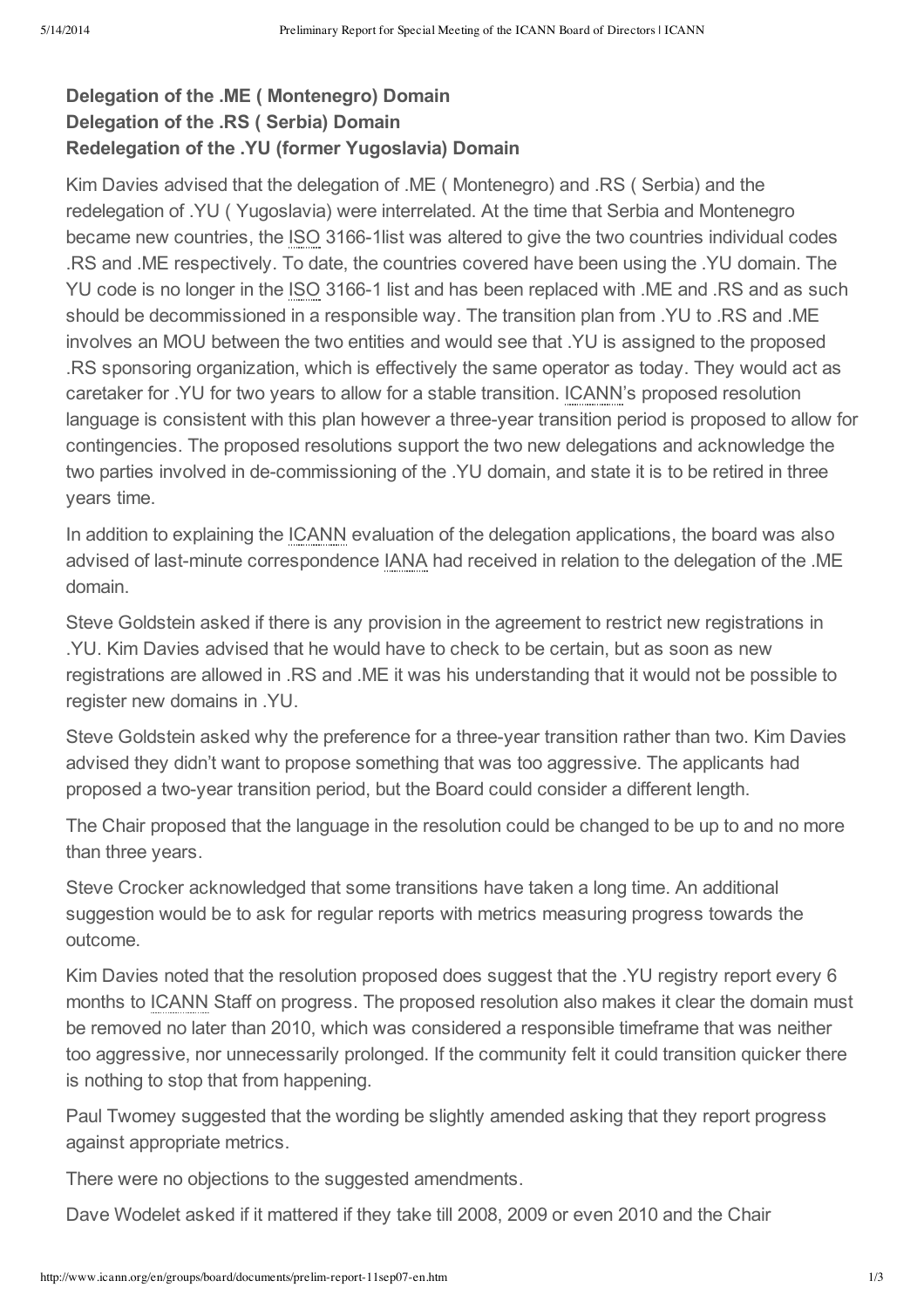responded that we do want a certain end date.

Kim Davies advised that there is no strong precedent for how long transition will take from one to the other. There have only been a small number of transitions of country codes in the history of ccTLDs. In trying to determine what they considered a reasonable timeframe for transition the closest comparable situation that IANA was aware of is when telephone-numbering systems change. These transitions generally take place in one-to-two years.

The Chair noted that the language proposed by Paul Twomey seems acceptable, an alternative to an extra year would be to stick with two years to 2009 and if the party needs more time they could come back and explain why, which may be the best option. Putting in a two-year timeframe provides them with leverage to help their community to promptly perform the transition. The Chair recommended the alternative on the basis it was made clear to them that if they have a problem with two years they can come back with an explanation to ICANN as to why they need more time.

Susan Crawford noted that she understands the direction and appreciates the conservative approach, but asked what mechanism should be used if the transition moves too slowly.

The Chair reflected that if they come back and have a reasonable explanation, then this should be okay. He believed you would help them with a shorter deadline as they can point to that as a mandate to move ahead and transition to other the domain.

Janis Karklins noted that human nature suggests they will take as much time as they are given for transitioning. He suggested that the resolution should include a point that ICANN Staff should keep the Board informed of the progress of the transition.

In summation, the Chair suggested that the Board approves all three requests, and that ICANN Staff is expected to keep the Board informed on the retirement of .YU domain. Paul Twomey added that they communicate according to appropriate metrics.

Steve Goldstein moved and Vanda Scartezini seconded the following resolution:

Delegation of .ME

Whereas, the .ME top-level domain is the designated country-code for

Montenegro,

Whereas, ICANN has received a request for delegation of .ME to the Government of Montenegro,

Whereas, ICANN has reviewed the request, and has determined that the proposed delegation would be in the best interest of the local and global Internet communities,

Resolved (07.75), that the proposed delegation of the .ME domain to the Government of Montenegro is approved.

Delegation of .RS

Whereas, the .RS top-level domain is the designated country-code for Serbia,

Whereas, ICANN has received a request for delegation of .RS to the Serbian National Register of Internet Domain Names,

Whereas, ICANN has reviewed the request, and has determined that the proposed delegation